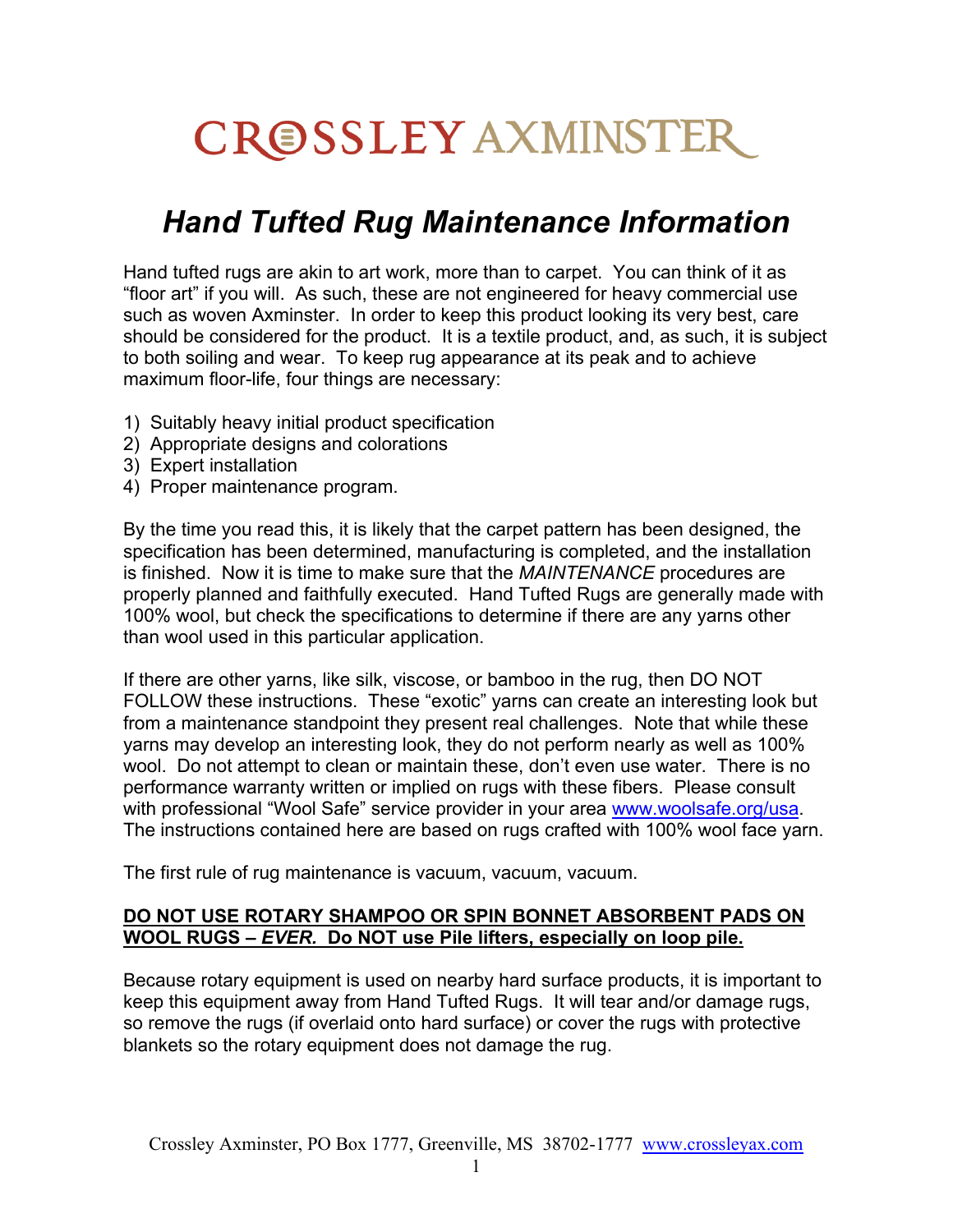## *Normal Characteristics of New Carpet*

New wool rugs have characteristics which are normal and expected, but which may be new to you. Here is a brief review:

**Shedding** – All spun yarn carpets have loose "fiber ends" from the spinning process lodged within the yarn. These ends will essentially "shake out" of the new carpet as it goes into service, and will create some fuzz on the surface. This is normal and no cause for concern. This "fuzzing" should simply be vacuumed away. It will probably be necessary to repeat the vacuuming several times until the fuzzing subsides. Make sure to check each time you vacuum that the bag is emptied or replaced as needed. The bags will fill up frequently as the initial shedding is removed, and the vacuum cleaner will not function effectively with clogged bags.

**Shading** – All rugs and carpets (woven, tufted, and handmade) are subject to the possible occurrence of a natural phenomenon known variously as shading, watermarking, pooling, or pile reversal. This is not a manufacturing defect. It does not affect the durability of the rug. Its occurrence cannot be predicted or prevented, as it happens infrequently and at random. If it does occur in a particular situation, it will generally appear within four (4) to eight (8) weeks after installation. No one has identified with certainty the precise trigger mechanism behind shading, but maintenance procedures do not appear to have any causal or remedial effects.

Shading creates a noticeable change in the color intensity of defined areas of the rug. This change is created by a slight shift in the normal pile direction (pile lay) of the face yarn. This shift in pile direction causes reflected light from adjacent areas of the carpet to register on the retina as darker or lighter than surrounding areas, even though the yarns are identically dyed. The same area may appear lighter from one direction, darker from another direction, and with no change at all when viewed from directly above. No one has determined exactly what causes the pile direction in these defined areas to change permanently a few weeks after the rug is installed.

## *Planning the Maintenance Program*

Failure to adequately plan and implement a proper maintenance program can severely shorten the lifespan of even the finest carpets. Here is a proven strategy to increase the service life of custom Hand Tufted rugs:

• Preventative Maintenance

The easiest way to control soiling is to prevent it from occurring. Identify anticipated high-soiling areas and develop a plan to minimize this soiling.

• Daily Maintenance

Vacuum effectively, spot-clean as needed.

Crossley Axminster, PO Box 1777, Greenville, MS 38702-1777 [www.crossleyax.com](http://www.crossleyax.com/)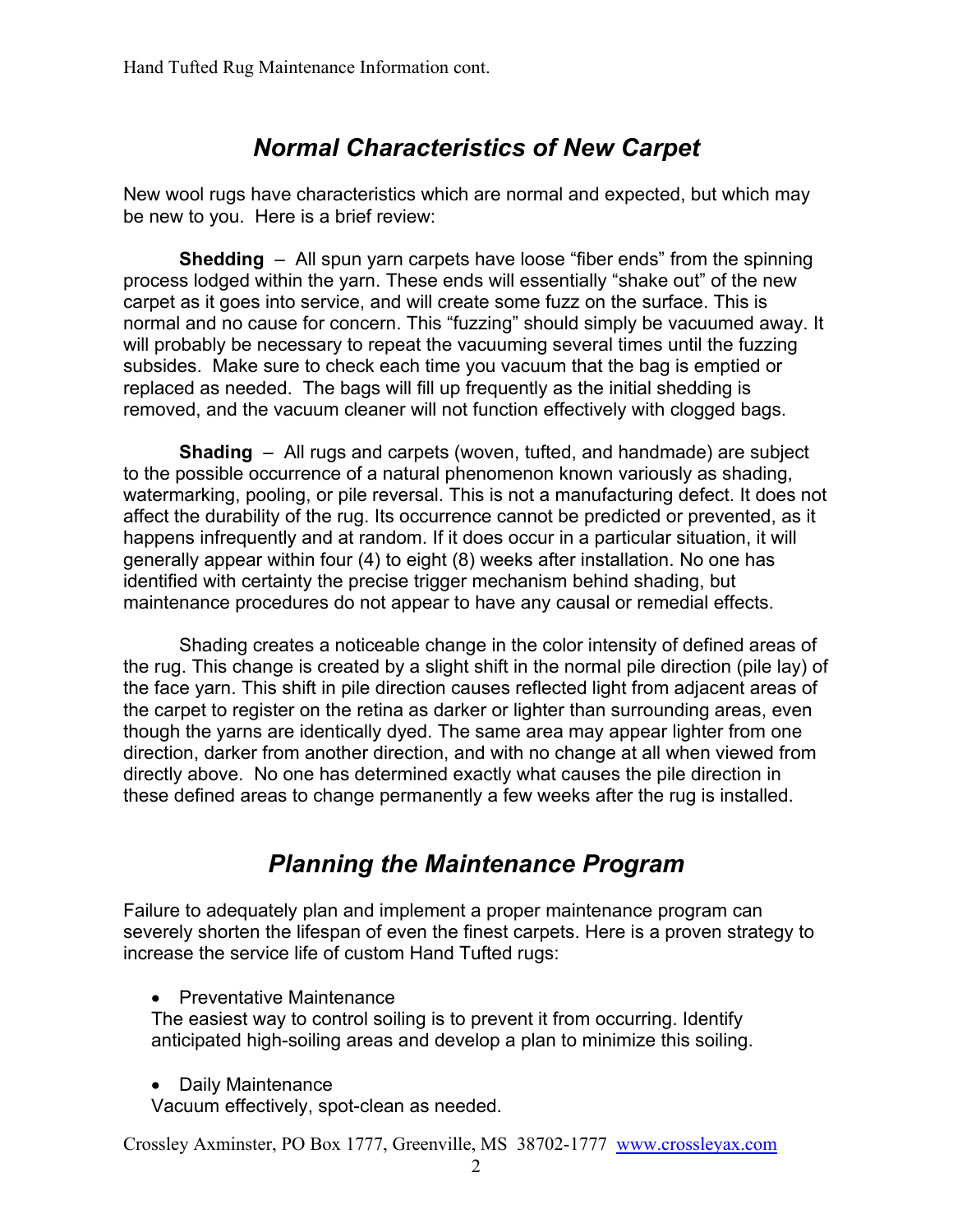Hand Tufted Rug Maintenance Information cont.

• Interim Maintenance Encapsulation Process

• Scheduled Maintenance

Hot Water Extraction – done correctly with the proper detergents and equipment.

## *Preventative Maintenance*

Design and color play significant roles in long-term appearance retention in carpet. General rules apply: medium and darker colors and heavily patterned carpets are easier to maintain, while light or pastel colors with very little pattern will be more difficult to maintain. Preventative maintenance begins with the selection of colors and patterns.

Routine cleaning/sweeping of nearby hard surface will help reduce the amount of soiling and the cost of maintaining the appearance of the rug.

Hand Tufted carpet on stairways are considered very high-impact areas, and are subject to far more stress from foot-traffic than floors. Generally stair nosing is not used with Hand Tufted product. But often additional attic stock should be considered to replace stairways as necessary. It is very difficult to properly vacuum steps and the nose of the stair is where the first sign of wear is likely to occur.

The application of fluorochemical based anti-soiling agents to wool and wool-blend carpets has limited beneficial effects. In fact, when partly worn off, it can highlight problems of differential soiling between high and low traffic lanes. Silicone-based finishes have a generally adverse effect on the soiling properties of wool carpets. Such applications are sometimes used as an additional selling point by some manufacturers, but Crossley Axminster does not recommend this application to contract carpets.

Fading or loss of color can occur if carpet is continuously subjected to sunlight and ineffective screening against ultraviolet light. UV protection is therefore recommended, particularly in rooms with direct sunlight. Soiling may sometimes be confused with fading, where there is a reduction in the original brightness of a carpet.

Keep in mind that rugs tend to catch and hold soil and spills. When carpet is adjacent to hard surface, be sure to use transition strips or edge moldings to prevent soils and spills from migrating into the carpet from the hard flooring.

Hard surface cleaners should not be used on carpet, and care should be taken to prevent spilling or spraying them onto carpet. These cleaners usually have a high pH (over 10.0, so they are very alkaline) which may damage wool fibers and leave a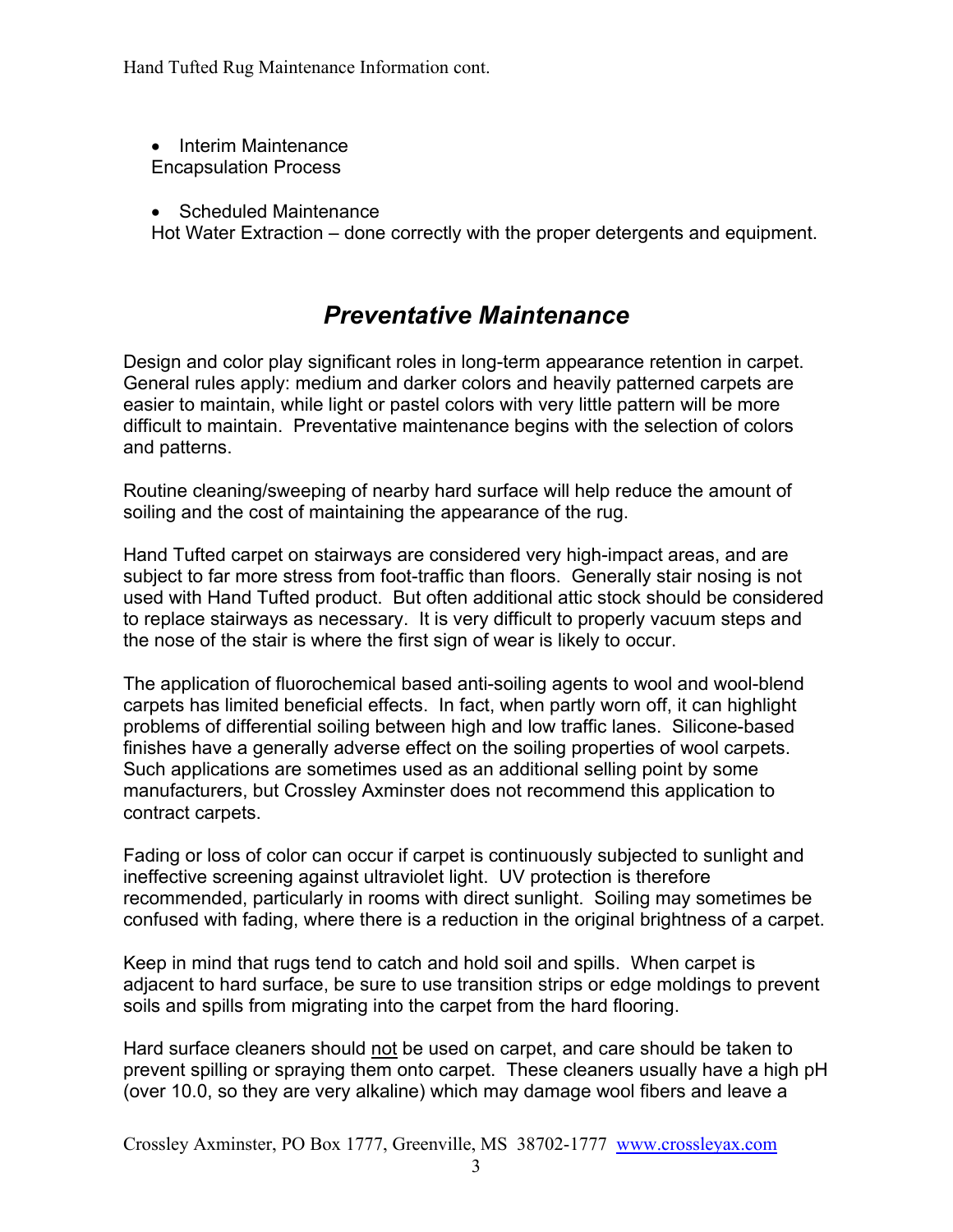Hand Tufted Rug Maintenance Information cont.

residue which will cause rapid soiling of the carpet. When cleaning hard surfaces, it is very important to prevent mopping detergent or polishes and waxes from touching the carpet. **We recommend that only chemicals or cleaning agents tested and certified as "WoolSafe" be used on wool and wool blend carpets**.

Kitchen smoke in restaurants and cafeterias contributes heavily to overall soiling. Airborne grease can travel throughout the restaurant and often ends up in the carpeting. HVAC systems with good filtering systems can reduce airborne grease and smoke. Using walk-off mats in the kitchen helps contain grease before the servers go onto the carpet. Sometimes it is necessary to have mats inside and outside the door to the kitchen. And, of course, these mats need to be maintained so they don't become laden with grease and grime and thus a soiling source themselves.

## *Daily Maintenance*

VACUUM – VACUUM – VACUUM

The most important part of the maintenance program is to vacuum as much as possible. Vacuuming is by far the most practical and effective way to remove soil and to maintain the overall appearance of the rugs.

Properly functioning vacuum equipment is needed to ensure that rugs are cleaned efficiently. For contract applications, we recommend **commercial-usage vacuum cleaners, with power-driven beater brushes and/or bars, as most effective for removing soil and raising pile on cut-pile rugs.** The machine should have good suction and a firm brush adjusted properly to just barely touch the tips of the carpet yarns.

Vacuum cleaners should be maintained to perform at peak efficiency. Check belts and brushes regularly for wear. Vacuum bags should be emptied frequently and not allowed to become more than half-full. Vacuuming with a full bag is wasteful of time, energy, and money.

SPOTTING or SPOT REMOVAL

We recommend that you contact "WoolSafe" and/or Karcher/Windsor to purchase a "spotting kit" of products that are safe for use on Hand Tufted 100% wool rugs.

Identification and immediate action are the keys to effective stain removal. **With wool and wool-blend carpets always use WoolSafe Approved products [\(www.woolsafe.org/woolsafe-approved-carpet-care-products](http://www.woolsafe.org/woolsafe-approved-carpet-care-products)) and don't let carpet stay wet for over 6-8 hours.**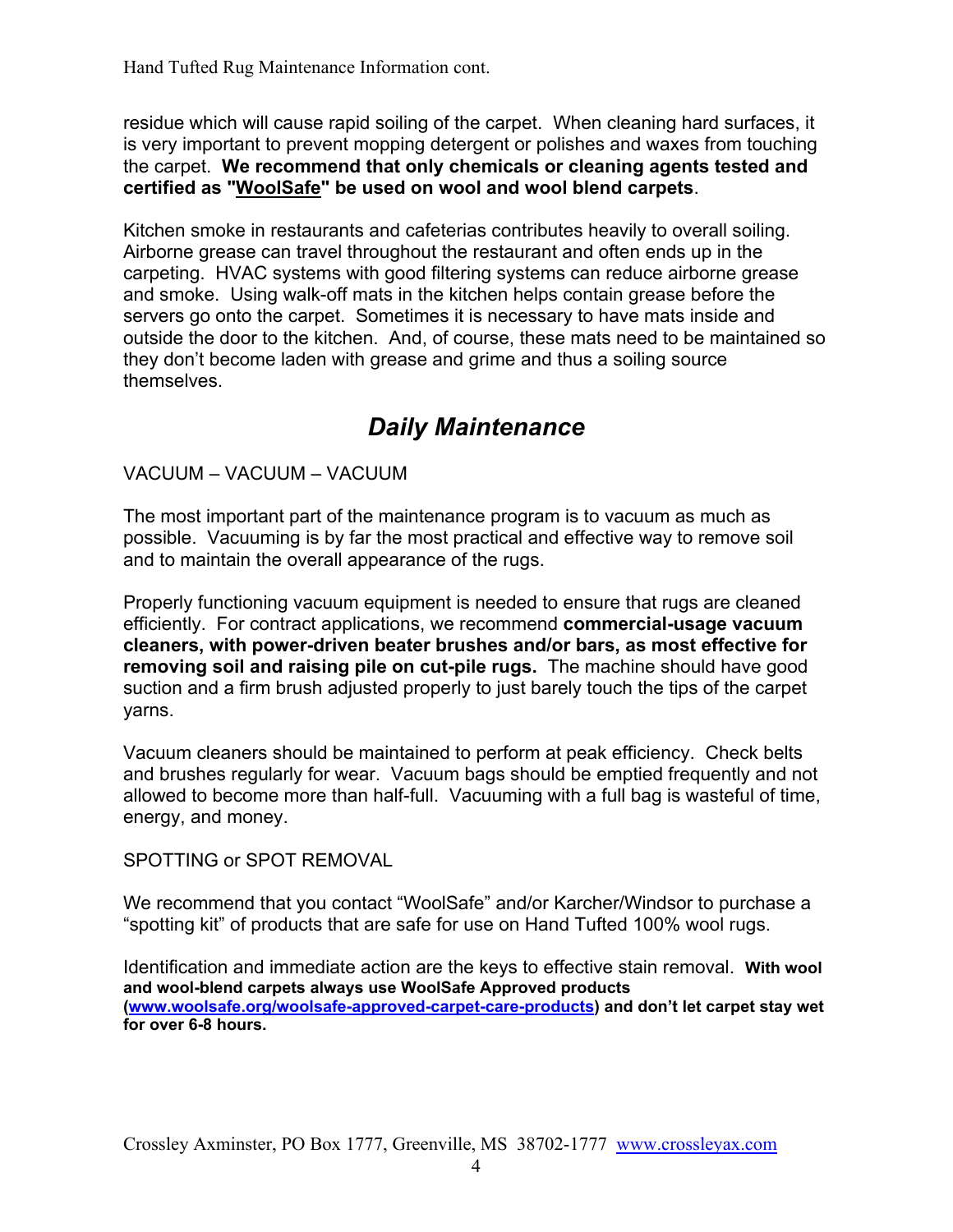Hand Tufted Rug Maintenance Information cont.

8 rules for best results:

- 1. Always pre-test spotters to make sure they do not remove the color. Apply a small amount of spotter to the carpet in an inconspicuous area, blot with a white towel, and look for transfer.
- 2. Blot up spills with clean, white, absorbent materials (towels, napkins, tissues, etc.) Keep blotting and repeat.
- 3. The faster you find the spot and take action, the better the results.
- 4. Know the fiber make-up of your carpet.
- 5. Know and recognize the common spots in your facility. Keep a spot removal kit on hand.
- 6. Many spots are concentrated accumulations of general soil tracked into an area. A general purpose water-based spotter will remove these.
- 7. When applying a spotter, never rub the spot area. Always carefully blot the spot with a cloth.
- 8. Remove solid built-up materials with a rounded tablespoon, spatula or edge of a plastic scraper.

For a spotting guide and spot cleaning kit, please contact Karcher Windsor (800-444- 7654) or see their website, [www.windsorind.com.](http://www.windsorind.com/) Inquire about their Hospitality Spot Cleaning Kit. They also can provide proper maintenance equipment. For "WoolSafe" products please visit [www.woolsafe.org/usa.](http://www.woolsafe.org/usa)

## *Interim Maintenance*

#### ENCAPSULATION PROCESS

- An encapsulation cleaning solution is sprayed lightly onto the carpet and allowed to dwell in the carpet, breaking down and surrounding soils and other residues. **Do NOT use pile lifters**. Pile lifters are machines with counter rotating cylinders, much like a vacuum cleaner without suction. These machines can damage the face yarn splaying the fibers, *especially* on loop pile. (splaying is pulling out and spreading of single fibers)
- The chemical dries into a hard, non-sticky crystal, encasing the soil, in about 20 minutes.
- The dried crystals can be easily removed by vacuuming.

The result is a carpet that is clean and dry in about 20 to 30 minutes. This process not only restores the carpet to a useable state quickly, but also cuts down on water and chemical usage. Interim maintenance is a key component in your carpet maintenance program; time saving, cost effective, and good for the environment. Carpet is left clean and neutral with no chemical residue to cause re-soiling.